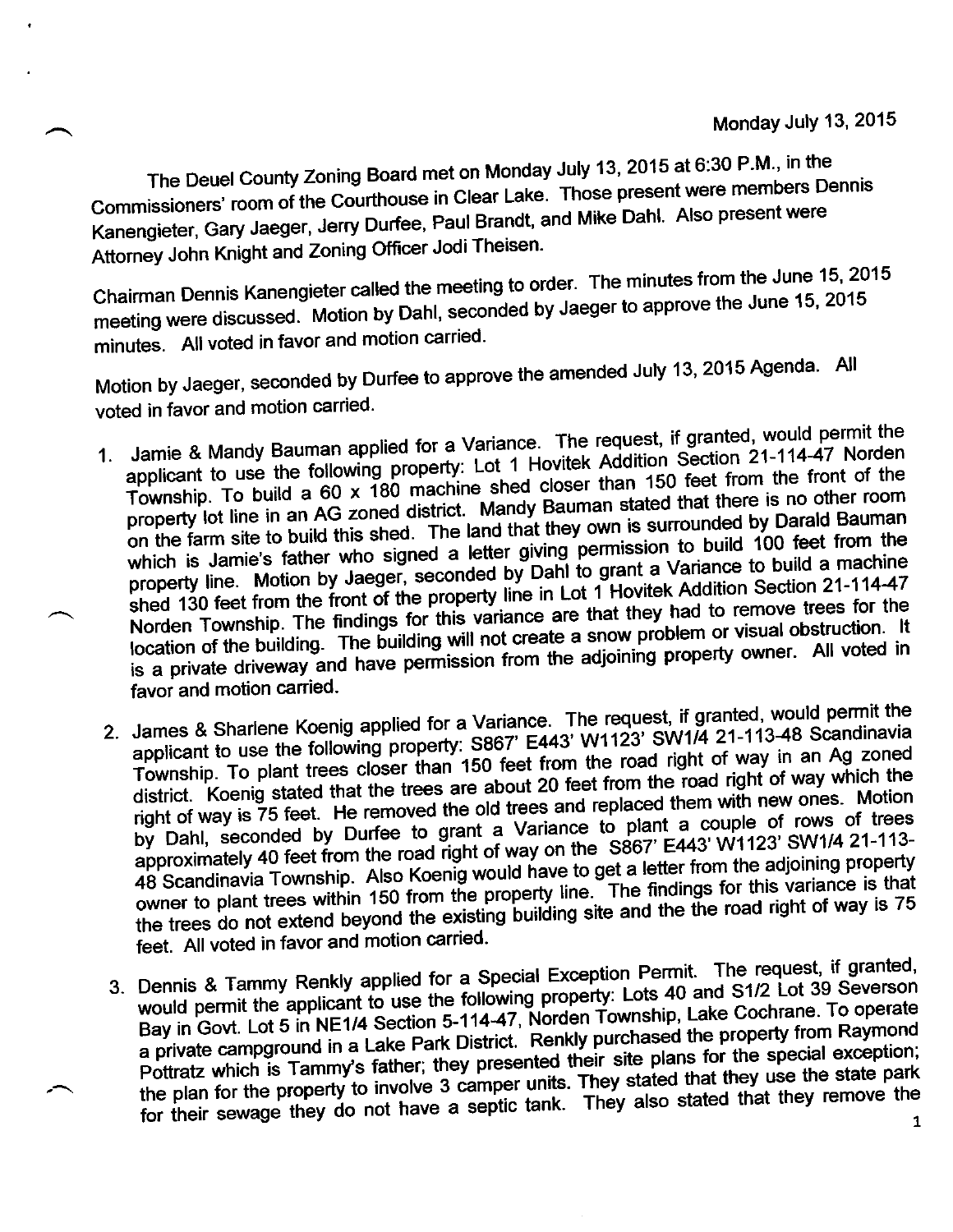campers in the fall. Motion Brandt, seconded by Dahl to grant a Special Exception for three years and to reapply in the fall of 2017 to operate a private campground on Lots 40 and S1/2 Lot 39 Severson Bay in Govt. Lot 5 in NE1/4 Section 5-114-47, Norden Township, Lake Cochrane with a maximum of 3 camper units on the site at a time to remove them in the fall and to have no commercial camping. The Special Exception is nontransferable. All voted in favor and motion carried.

- 4. Barbara A Fluttum-Black applied for a Special Exception. The request, if granted, would permit the applicant to use the following property: Lots 30,31,32,34 Shady Beach in Gov Lot 7 in SE1/4 Section 4-114-47 Norden Township, Lake Cochrane, to move in a storage shed that is 50 feet from the road right of way and about 12 feet from the neighbors garage in a Lake Park District. Fluttum-Black stated the prebuilt 10' x 12' shed would be placed 12 feet Fom the existing neighbors' garage which is actually<br>Durfee, seconded by Jaeger to grant a Special Excep from the existing neighbors' garage which is actually on Fluttum's property line. Motion by nom the existing neighbore garage onterpretial Exception to move in 10' x 12' storage shed<br>Durfee, seconded by Jaeger to grant a Special Exception to move in 10' x 12' storage shed Duriee, seconded by bacger to grain a opposite the result of the existing garage located on Lots<br>that is 50 feet from the edge of the road and 12 feet from the existing garage located on Lots hat is 50 leet noth the eage of the four and the Rection 4-114-47 Norden Township, Lake<br>30,31,32,34 Shady Beach in Gov Lot 7 in SE1/4 Section 4-114-47 Norden Township, Lake Cochrane. All voted in favor and motion carried.
- Wayne Viessman for Stateline Bar & Grill applied for a Special Exception. The request, if granted, would permit the applicant to use the following property: Cooks Point 2<sup>nd</sup> Addition NE1/4SE1/4 Section 4-114-47 Norden Township, Lake Cochrane. To move in a storage shed that is more than 30 feet from the road right of way and about 75 feet from the back property line in a Lake Park District. Viessman stated he needed another storage shed for the business and he would like to have 8' x 12' shed moved in. Motion by Brandt, seconded by Durfee to grant a Special Exception to move in 8' x 12' storage shed that is more than 30 feet from the edge of the road and 75 feet from the back property life on Cooks Follic 2. Additional<br>NE1/4SE1/4 Section 4-114-47 Norden Township, Lake Cochrane. All voted in favor and<br>international the located behind from the edge of the road and 75 feet from the back property line on Cooks Point 2<sup>nd</sup> Addition motion carried. The finding for this special exception is that the shed will be located behind the existing building not causing any visual or snow problems. 5.
- Thomas Harms applied for a Special Exception Permit. The request, if granted, would permit the applicant to use the following property: Lot 5 Lake Alice Shores in SW1/4 in 7-116-48 Altamont Township. To operate a private campground in a Lake Park District. Harms stated that he would like to place one camper on his lot at Lake Alice for three years then he would be retired and they would look at building a house on the lot. Harms stated that he would be retired and they would recive the port-<br>does not have a septic and they use a port-a-potty that is cleaned regularly. He also does<br>not have water but has electricity. His camper is more than 50 feet from the high not have water but has electricity. His camper is more than 50 feet from the high water mark, not have water but has electricity. His camper is more than 50 feet from the high water mark,<br>more than 10 feet from his side property line, and he is 75 feet from the edge of the road. Harms stated that he has a deck in front of the camper and the zoning board stated that he would have to apply for a building permit for the deck. Motion by Dahl, seconded by Durfee to grant the Special Exception to permit a private campground on Lot 5 Lake Alice Shores in SW1/4 in 7-116-48 Altamont Township. Only one camper can be placed on the lot in the spring and must be removed in the fall. The camper must follow the set back ordinance stated in the Lake Park District Ordinance. The Special Exception permit is nontransferable and the applicant has to reapply in two years which is the spring of 2017 with an option to get and the applicant has to reapply in the year in more than Brandt-yes, Durfee-yes, and Jaeger-<br>a third year. Roll call vote Kanengieter - yes, Dahl-yes, Brandt-yes, Durfee-yes, and Jaeger 6.